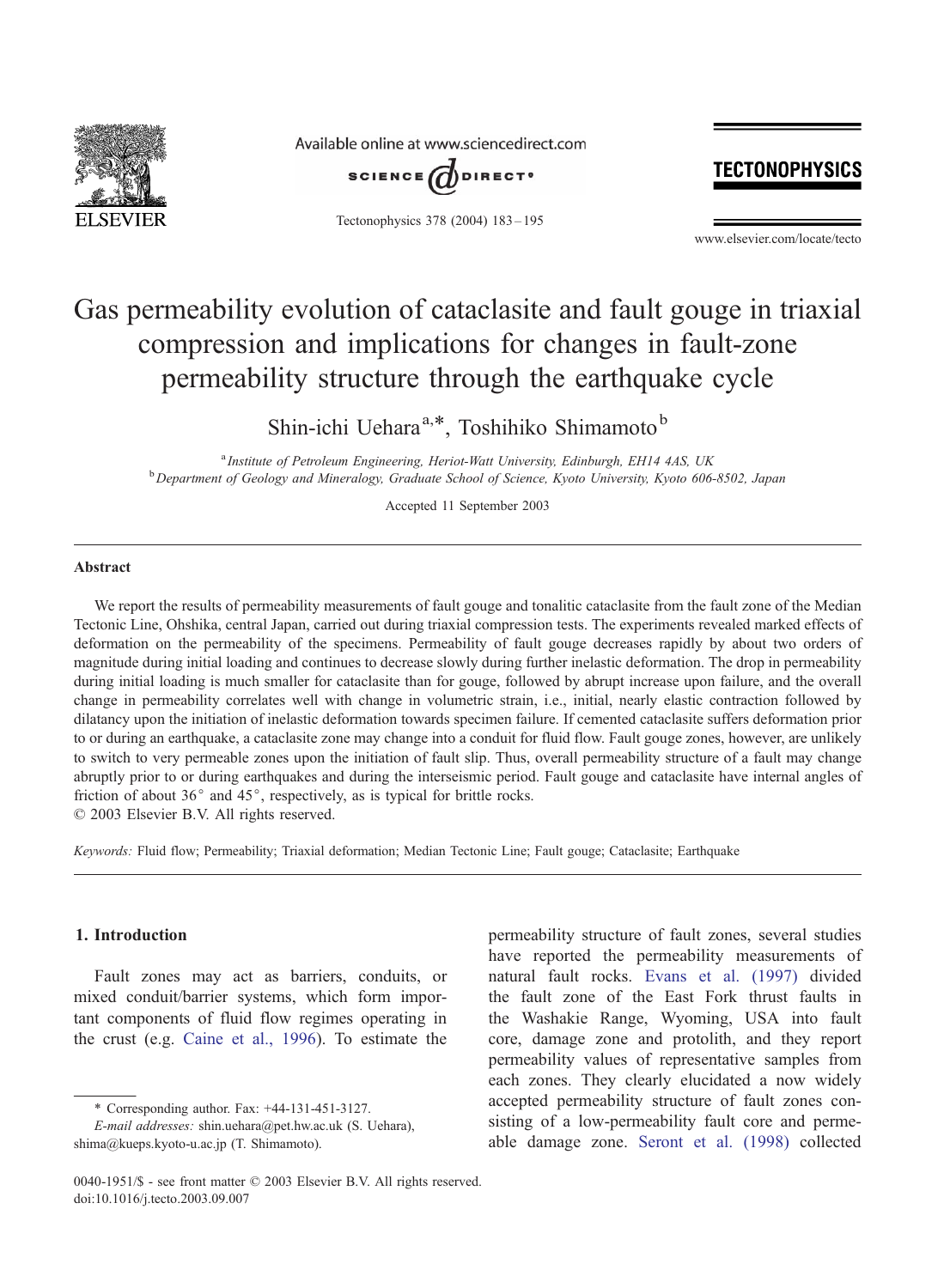<span id="page-1-0"></span>

Fig. 1. Location of the sampling area and regional setting of the Median Tectonic Line and metamorphic belts in central Japan.

samples from the Stillwater fault zone, a normal fault in central Nevada, USA and measured the permeability of fault rocks under hydrostatic pressures. They also measured differential stress and pore volume strain under triaxial compression, although they did not measure the evolution of permeability with deformation. From the results of permeability and differential stress measurements, they discussed fault mechanics prior to catastrophic rupture while considering fluid flow and pore pressure evolution in the core zone. [Wibberley and Shimamoto \(2003\)](#page-11-0) investigated internal structure and permeability of the fault zone of the Median Tectonic Line (MTL; the largest strike-slip fault in Japan) in western Mie Prefecture, S.W. Japan and found complex permeability structures reflecting the long tectonic history of this fault. They also showed that the core of this fault zone, consisting of a continuous and very planer clayey fault-gouge zone, is very impermeable and thermal pressurization is likely during seismic slip here. However, all these previous studies only measured permeability under hydrostatic pressure, although permeability changes during deformation need to be known to analyze fluid flow in fault zones associated with earthquakes.

Investigating the permeability evolution of fault rocks during deformation is thus important because fault zones are subject to intense shearing deformation prior to, during and even after earthquakes and because the fault zone may heal during the interseismic period causing long-term permeability reduction. Previous work on permeability changes during deformation of rocks and incohesive materials suggests that effects of deformation on the permeability of fault rocks depend on the type of fault rocks (e.g. [Zoback and Byerlee, 1975; Morrow et al., 1984; Zhu](#page-12-0) and Wong, 1997, 1999; Zhang and Tullis, 1998; Zhang and Cox, 2000). However, only a few studies report permeability evolutions of fault rocks during deformation [\(Lockner et al., 2000\).](#page-11-0) We thus report herein our measurements of permeability changes during triaxial deformation of fault gouge and tonalitic cataclasite collected from the Median Tectonic Line in Ohshika, central Japan. Studies of mylonites in Japan were first carried out here and this area is one of the classical, best studied areas of the MTL fault zone. We then discuss possible changes in



Fig. 2. A schematic sketch showing internal structure of the MTL fault zone at Ohshika mura, central Japan, based on the field work of [Uehara \(2002\).](#page-11-0) Horizontal scale indicates typical widths of representative fault rocks.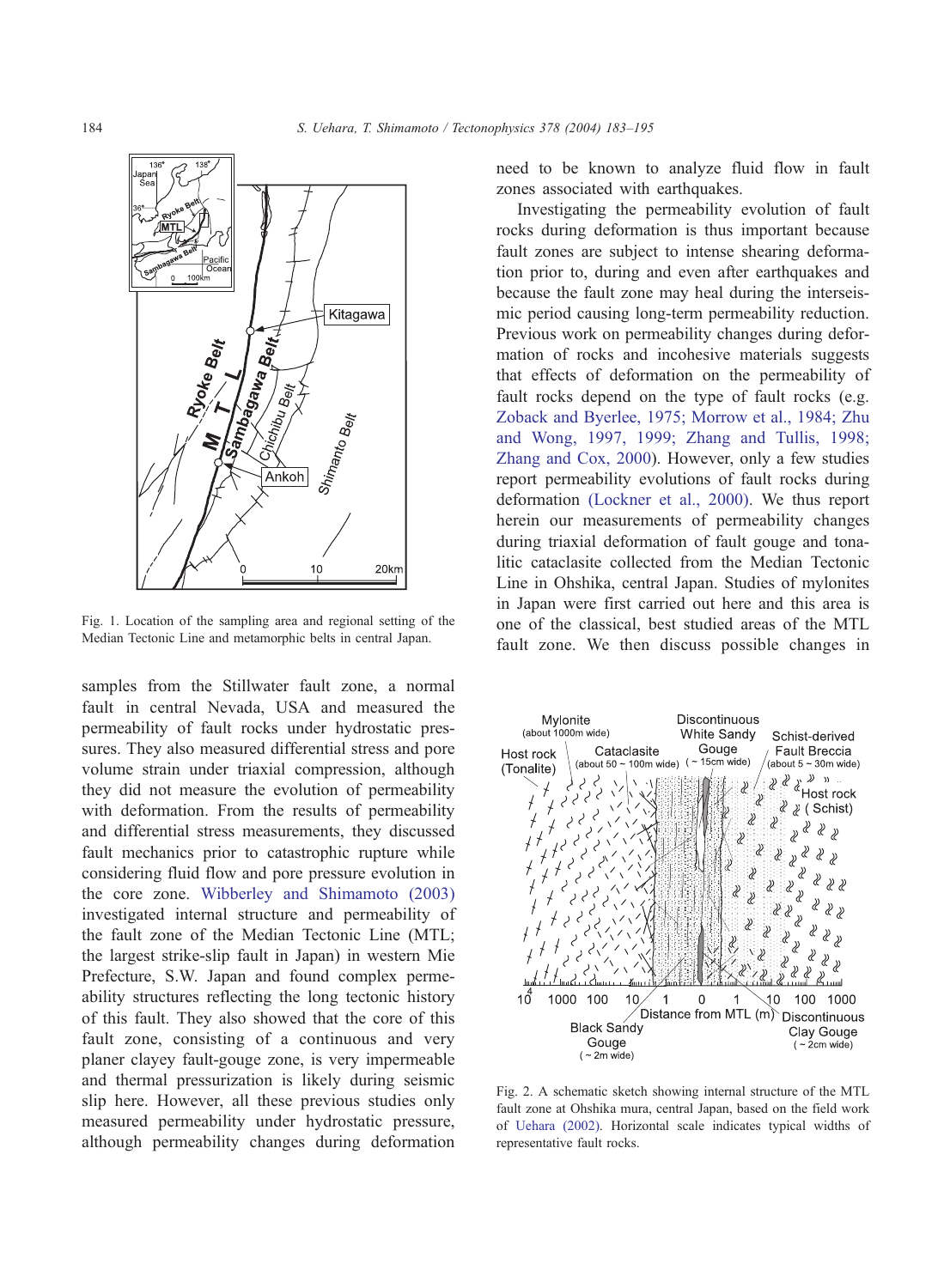| Sample        | Locality | $P_c$ [MPa] | $P_{\rm p}$ [MPa] | Length<br>[mm] | Diameter<br>[mm] | Axial<br>displacement<br>rate $\text{[mm/s]}$ | Comments             |
|---------------|----------|-------------|-------------------|----------------|------------------|-----------------------------------------------|----------------------|
| Cataclasite   |          |             |                   |                |                  |                                               |                      |
| AK0916A       | Ankoh    | 30.2        | 20                | 43.8           | 20.5             | 0.001                                         | Strain gauge<br>used |
| AK0916A       | Ankoh    | 39.5        | 20                | 41.3           | 20.4             | 0.0005                                        |                      |
| AK0916A       | Ankoh    | 71          | 20                | 40             | 20.2             | 0.0001                                        |                      |
| AK0916C       | Ankoh    | 40.2        | 20                | 24.2           | 20.4             | 0.001                                         |                      |
| AK0916C       | Ankoh    | 71.5        | 20                | 22.4           | 20.5             | 0.001                                         |                      |
| AK0916C       | Ankoh    | 98.5        | 20                | 24.9           | 20.6             | 0.001                                         |                      |
| Fault gouge   |          |             |                   |                |                  |                                               |                      |
| KG1203B       | Kitagawa | 20.3        | $0 - 0.6$         | 43.5           | 24.1             | 0.001                                         |                      |
| <b>AK02A8</b> | Ankoh    | 49.8        | $0 - 0.74$        | 37.3           | 24.3             | 0.001                                         |                      |
| KG1102        | Kitagawa | 80.7        | $0 - 0.62$        | 37.2           | 24.4             | 0.001                                         |                      |

<span id="page-2-0"></span>Table 1 Specimens and conditions for experiments

['Ankoh' and 'Kitagawa' at 'Locality' are the name of the MTL outcrops at Ohshika](#page-11-0) (Uehara, 2002).

 $P_p$ ' and  $P_c$ ' are pore pressure and confining pressure, respectively.

The value at ' $P_p$ ' of fault gouge shows pore pressure at downstream and that at upstream; for example, '0–0.6' means that pore pressure is 0 MPa at downstream and 0.6 MPa at upstream.





Fig. 3. Photomicrographs of cataclasite, (a) AK0916A and (b) AK0916C, under plane-polarized light.

permeability structure of a fault zone during earthquake cycles.

## 2. Internal structure of the MTL fault zone around Ohshika and sample description

The MTL is the largest strike slip fault in Japan extending over 1000 km from Kyushu to Kanto districts and it bounds two contrasting metamorphic belts, the Ryoke belt of the low P/high T type and the Sambagawa belt of high P/low T type [\(Fig. 1\).](#page-1-0) The MTL fault zone consists of a range of fault rocks, i.e., incohesive fault rocks along the MTL, cataclasites, and mylonites on the Ryoke side, reflecting its long tectonic history [\(Hara et al., 1977, 1980; Takagi,](#page-11-0) 1983, 1984, 1986; Michibayashi and Masuda, 1993; Michibayashi, 1993; Matsushima, 1994; Tanaka et al., 1996).

We used cataclasite and fault gouge collected from the MTL fault zone at Ohshika-mura, Kami-ina-gun, Nagano Prefecture, central Japan (simply called ''Ohshika'' hereafter; [Fig. 1\)](#page-1-0), to study the effect of deformation on fault-rock permeability. [Uehara \(2002\)](#page-11-0) reports internal structures of the MTL fault zone at Ohshika across the Kitagawa and Ankoh outcrops and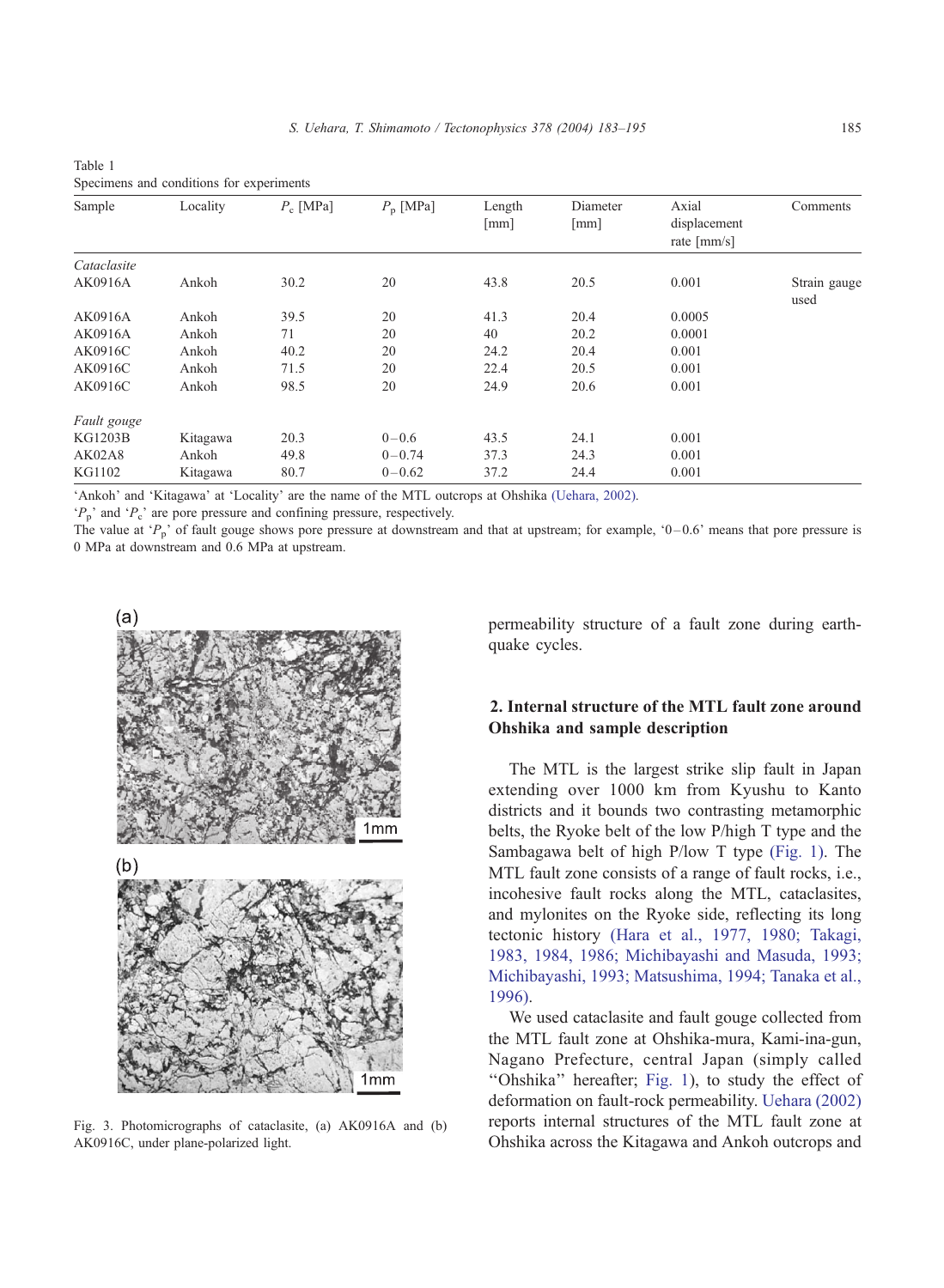<span id="page-3-0"></span>

Fig. 4. An example of oscillated upstream pore pressure (upper-right diagram) and subsequent oscillation in the downstream pore pressure (lower-right diagram) for permeability measurement with the pore pressure oscillation method, as recorded on a strip-chart recorder (run number: AK0916A,  $P_e = 19.5 \text{ MPa}$ ).

their vicinities. The fault zone itself is variable from place to place, but overall it comprises mylonites (about 1000 m wide), cataclasites (about  $50-200$  m wide) and incohesive fault rocks (about  $5-30$  m wide) as schematically shown in [Fig. 2.](#page-1-0) The fault core consists of a black sandy gouge zone up to about 2 m in width and discontinuous clayey gouge of 10 to 20 mm in thickness. The schist-derived fault breccia, up to about a few tens of meters wide, is developed and no mylonite zones have been found on the Sambagawa

Table 2 Range of frequency of oscillation and minimum amplitude ratio

| Sample  | $P_{\rm e}$<br>[MPa] | Frequency of<br>oscillation [Hz] |                  | Minimum<br>amplitude                       | Phase lag<br>$(\delta$ : deg.) |
|---------|----------------------|----------------------------------|------------------|--------------------------------------------|--------------------------------|
|         |                      | Before<br>rupture                | After<br>rupture | ratio<br>$(A_{\text{down}}/A_{\text{up}})$ |                                |
| AK0916A | 10.2                 | 0.025                            | 0.25             | 0.0028                                     | $89.6 - 101$                   |
|         | 19.5                 | 0.005,0.01                       | 0.05             | 0.0015                                     | $88.9 - 139$                   |
|         | 51                   | 0.001                            | 0.002            | 0.00034                                    | $89.9 - 188$                   |
| AK0916C | 20.2                 | 0.25                             | 0.5, 1.2         | 0.0037                                     | $88 - 122$                     |
|         | 51.5                 | 0.025                            | 0.1, 0.15        | 0.0052                                     | $119 - 158$                    |
|         | 78.5                 | 0.005,0.01                       | 0.1, 0.2         | 0.0013                                     | $88 - 167$                     |

side. Cataclasite samples used in our experiments were collected from the cataclasite zone on the Ryoke side, less than 3 m away from the boundary between the cataclasite zone and fault gouge zone. This cataclasite is derived mainly from tonalitic mylonites, and it is partially brecciated by later deformation and is cemented with carbonates and some colored minerals. We also used black sandy gouge collected from the MTL fault core. This gouge consists of quartz, carbonate, mica minerals and other clay minerals (smectite, kaolinate), as also found by [Tanaka et al. \(1996\).](#page-11-0) Here, "sandy" means that this fault gouge is coarse in comparison to clayey gouge, and has a typical grain size of  $0.1 - 0.25$  mm. Thin section observation reveals heterogeneity of this gouge in the clast content and in matrix microstructures.

## 3. Sample preparation and experimental conditions

Two samples of Ryoke cataclasite, AK0916A and AK0916C, were cored in the laboratory and were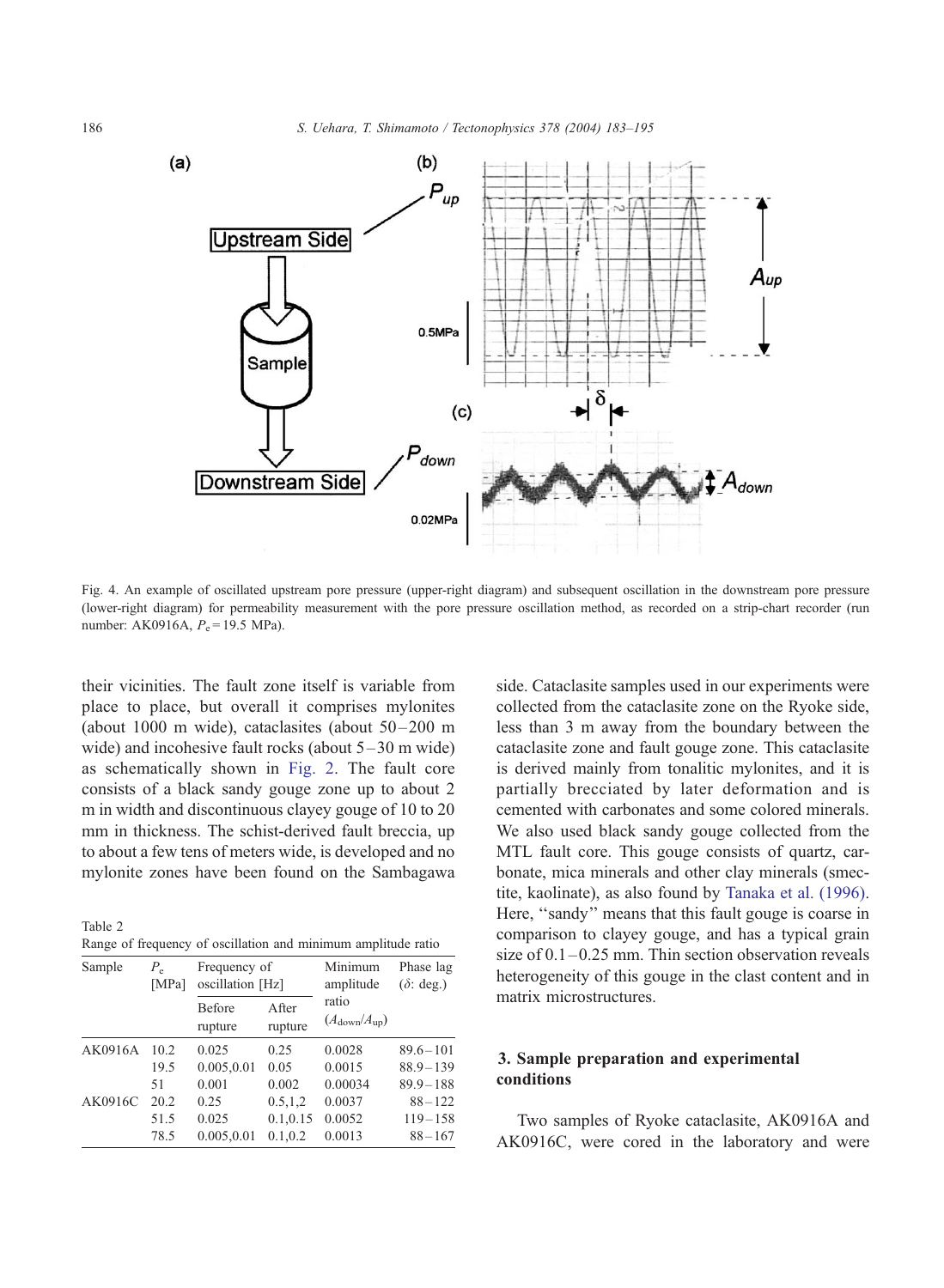surface-ground to make specimens of 20 mm in diameter and 22 to 45 mm in length [\(Table 1\).](#page-2-0) Although the two samples are quite similar to the naked eye, thin section observation showed that AKO916A has a higher proportion of fine grained material than AK0916C [\(Fig. 3\).](#page-2-0) Although it is desirable to make specimen length about 2.5 times larger than its diameter (e.g. [Paterson, 1978\)](#page-11-0), we could not drill the AK0916C sample long enough to make such specimens due to the presence of fractures. Fault gouge samples were collected by pushing a stainless steel tube of 25-mm inner diameter into the outcrop, and they were squeezed into polyolefin jackets for experimentation. Most gouge samples were cored parallel to their foliation and/or MTL central fault core zone, but a few samples were collected perpendicular to it.

In order to eliminate any pore water, specimens were dried at a temperature of 80  $\degree$ C for several days prior to permeability measurements. Then specimens were set in the pressure vessel. We used the gasmedium triaxial apparatus at Kyoto University (see [Wibberley and Shimamoto, 2003\)](#page-11-0) for deformation and fluid-flow experiments at room temperature and at effective pressures to 80 MPa, using nitrogen as both pore fluid and confining medium (see [Table 1](#page-2-0) for experimental conditions). "Effective pressure" is defined herein as the difference between confining pressure and pore pressure.

The permeability of cataclasite was measured using the oscillation method developed by [Kranz et](#page-11-0) al. (1990) and [Fischer and Paterson \(1992\),](#page-11-0) in which pore pressure in the upstream reservoir is oscillated sinusoidally and pore pressure in the downstream reservoir is measured. Permeability and storage capacity can be estimated from the amplitude ratio and the phase shift of the pore pressure in the two reservoirs (see an example of our record in [Fig. 4\)](#page-3-0). The storage capacity could not be measured accurately in our experiments because the downstream reservoir volume was not small enough for consistent results at different oscillation frequencies. The average pore pressure in the upstream reservoir was 20 MPa, and its amplitude was set at around 2 MPa in all measurements. The frequencies, minimum value of the amplitude ratio of pore pressure oscillation at downstream reservoir to that at upstream reservoir and the phase lag are given in [Table 2.](#page-3-0) The permeability of black gouge was measured using a simple gas-flow method under a constant pressure difference across the specimen. The downstream side of specimen was open to atmosphere and the upstream pore pressure during the flow tests is given in [Table 1.](#page-2-0)

The axial displacement rate was 0.001 mm/s except for two runs of AK0916A [\(Table 1\).](#page-2-0) Effective pressure  $P_e$  was around 20, 50, and 80 MPa for AK0916C and black gouge specimens, and it was around 10, 20, and 50 MPa for AK0916A specimens [\(Table 1\).](#page-2-0) The axial displacement and the axial load were measured outside the pressure vessel. Axial and circumferential strains during deformation of a specimen from sample AK0916A were measured with two strain gauges bonded directly to the specimen with Cyanobond RP-QS, one parallel to the specimen axis and the other in the circumferential direction (Fig. 5). An electrical wire going through a hole in the polyolefin jacket was sealed with epoxy to prevent gas leak from the confining medium to the pore pressure system.



Fig. 5. Specimen assembly for deformation and permeability experiment on cataclasite sample AK0916A. Strain gauges bonded directly on the sample and epoxy paste were not put on the other samples.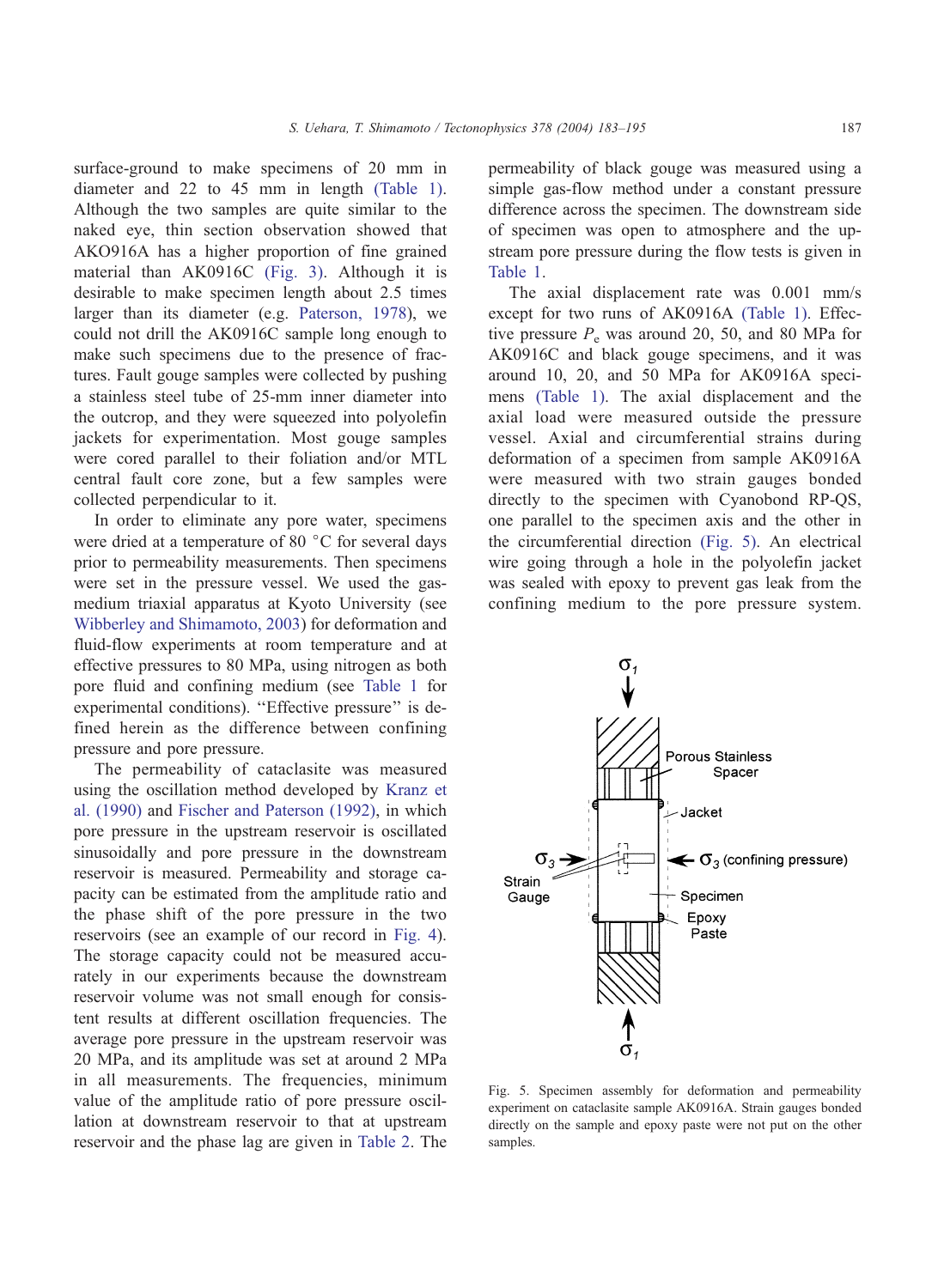Epoxy paste was put on the specimen edges for this specimen to minimize the effect of stress concentrations [\(Mogi, 1967\).](#page-11-0) However, the effect of this epoxy might not have been enough in our tests, since a fracture developed at the edge. Using specimens shorter than an ideal length could have fostered these end effects. Thus, our experiments are not of high quality in terms of strength measurements of cataclasite.

#### 4. Experimental results

Permeability measurements of MTL fault rocks at effective pressures to 180 MPa by [Uehara \(2002\)](#page-11-0) determined the overall permeability structure of the MTL at Ohshika. Fig. 6 shows his results at  $P_e = 80$ MPa using the same horizontal axis for the MTL internal structure in [Fig. 2.](#page-1-0) Ryoke mylonite and cataclasite, and Ryoke and Sambagawa metamorphic rocks have permeability below  $10^{-18}$  m<sup>2</sup>, whereas the permeability of incohesive fault gouge is greater by more than two orders of magnitude. Clayey fault gouge exhibits intermediate permeability values. Thus, the incohesive fault zone constitutes a permeable zone for fluid flow. A very impermeable and pervasive fault-gouge zone, such as the one recognized by [Evans et al. \(1997\)](#page-11-0) and by [Lockner et al.](#page-11-0) (2000), is missing at Kitagawa and Ankoh outcrops of MTL at Ohshika. This may be due to discontinuous clayey fault gouge in Ohshika which might have been distorted by the latest movement on the MTL. Locations and permeability of the samples used in the deformation and fluid-flow experiments described in this paper are shown with open circles in Fig. 6 (cf. [Table 1\)](#page-2-0).



Fig. 6. Permeability structure of the MTL fault zone as indicated by measured values (filled circles) of nitrogen gas permeability at an effective, hydrostatic pressure  $P_e$  of 80 MPa. The horizontal scale of this figure corresponds to the structure of the MTL fault zone in [Fig. 2.](#page-1-0) Open circles show locations and permeability values of the samples. Permeability values of samples AK0916A, KG1203B and AK02A8 at  $P_e = 80$  MPa were not measured. Those of KG1203B and AK02A8 were estimated from the measured values of nearby samples. The permeability value of AK0916A was estimated from the exponential function fitting well the permeability values of the same sample at  $P_e = 10.2$ , 19.5 and 51 MPa.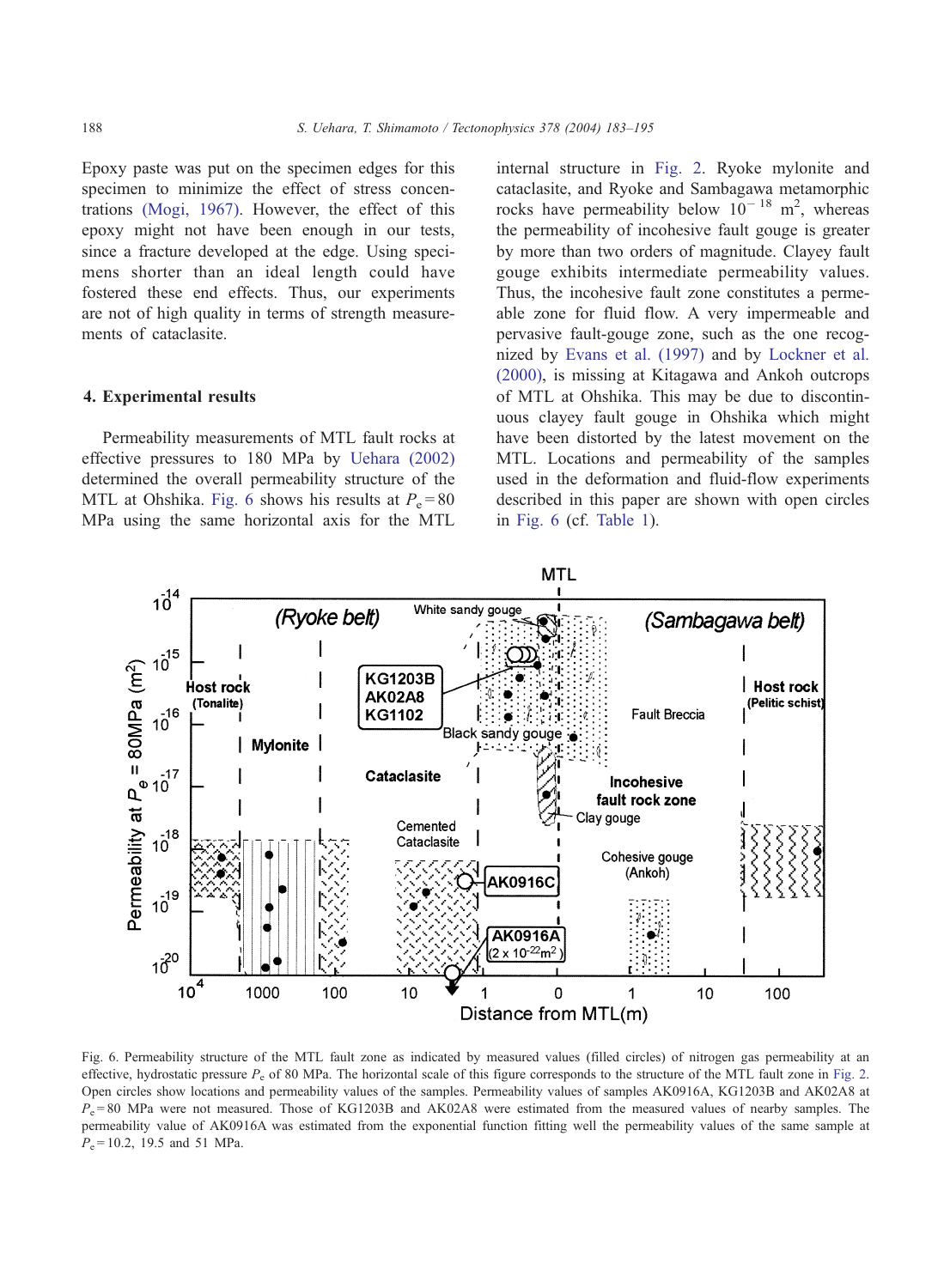<span id="page-6-0"></span>

Fig. 7. Permeability and differential stress of specimens from (a) AK0916A and (b) AK0916C as functions of the axial strain.  $P_e$  is the effective pressure and is given on top of each diagram. The lack of permeability data in the encircled portion with dashed line in (a) for the case of  $P_e = 51$ MPa is due to the low permeability below the measurable limit.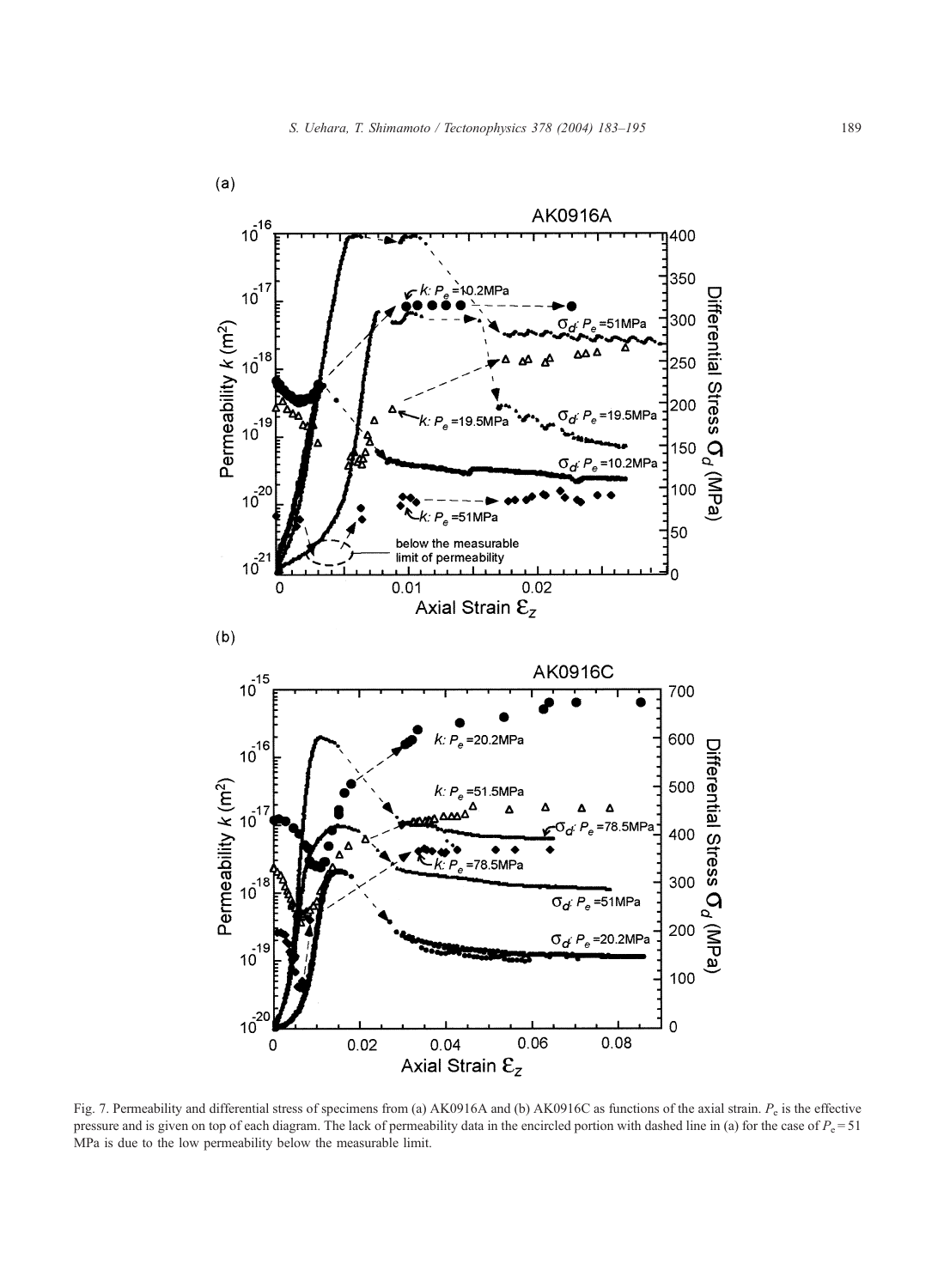## <span id="page-7-0"></span>4.1. Permeability evolution of cataclasite in triaxial compression

[Fig. 7](#page-6-0) shows the differential stress and permeability changes during triaxial compression tests at various confining pressures. Externally measured axial displacement was corrected for apparatus distortion to determine the axial strain on the horizontal axis. Differential stress versus axial strain curves all display initial nonlinear portions, nearly linear portions, nonlinear portions prior to the failure points, stress drops and gradual loss of strength towards residual strength. All six specimens have greater ultimate strength at higher effective pressures (see six curves in [Fig. 7\)](#page-6-0). The initial nonlinear portion is large for one specimen deformed at  $P_e = 19.5$  MPa in (a) and one specimen deformed at  $P_e = 20.2$  MPa in (b). Sample AK0916A, fractured more than sample AK0916C, exhibits more complex post-failure behaviors [\(Fig.](#page-6-0) 7a). However, in all runs for AK0916C [\(Fig. 7b\),](#page-6-0) the failure point or peak strength was followed by a gradual drop in strength, then specimen failure accompanied by a stress drop (shown as dashed lines), and finally a slower reduction in strength with further deformation.

Although the overall level of permeability is greater for sample AK0916C [\(Fig. 7b\)](#page-6-0) than for AK0916A [\(Fig. 7a\),](#page-6-0) permeability changes with deformation in more or less similar manners in all six cases. Permeability decreases initially down to  $0.1 - 0.2$  of its initial value when the differential stress reaches around  $0.3-0.4$  of the failure strength (or the maximum differential stress), then turning to increase and become  $30 - 200$  times as large as its initial value when the stress reaches around 0.7 –0.95 of the failure strength. In a run at  $P_e = 51$  MPa in [Fig. 7a,](#page-6-0) the minimum permeability could not be measured because it was below the measurable limit of permeability (somewhat larger than  $10^{-21}$  m<sup>2</sup>). Permeability increases abruptly by up to 1.5 orders of magnitude upon failure and continues to increase slowly with further deformation. An exception to this is the run at  $P_e = 51$  MPa in which permeability stayed nearly the same after the failure strength was exceeded.

Fig. 8 shows permeability changes against axial strain,  $\varepsilon_z$ , circumferential strain  $\varepsilon_{\theta}$ , and volumetric strain,  $\varepsilon_v$ , prior to the failure point. Permeability clearly changes with volumetric strain; it decreases as the specimen contracts initially and turns to increase with the onset of dilatancy prior to the failure.

## 4.2. Permeability evolution of fault gouge in triaxial compression

The evolution of the permeability of black gouge during triaxial deformation [\(Fig. 9\)](#page-8-0) is totally different from those of cataclasite, although a major fault, or a narrow shear zone also formed in the gouge samples. The differential stress versus axial strain curves are characterized by much smaller initial slopes than those for cataclasite (cf. [Figs. 7](#page-6-0)



Fig. 8. Permeability and strains of the specimen from AK0916A as functions of the differential stress when effective pressure is 10.2 MPa. The axial and circumferential strains were measured by strain gauges, and the volumetric strain was calculated from them.  $\varepsilon_z$ ,  $\varepsilon_{\theta}$ and  $\varepsilon_v$  are the axial strain, the circumferential strain and the volumetric strain respectively. Dotted vertical lines show the measurement limit of the strain gauges, although the strain gauge output monitoring was continued beyond these limits.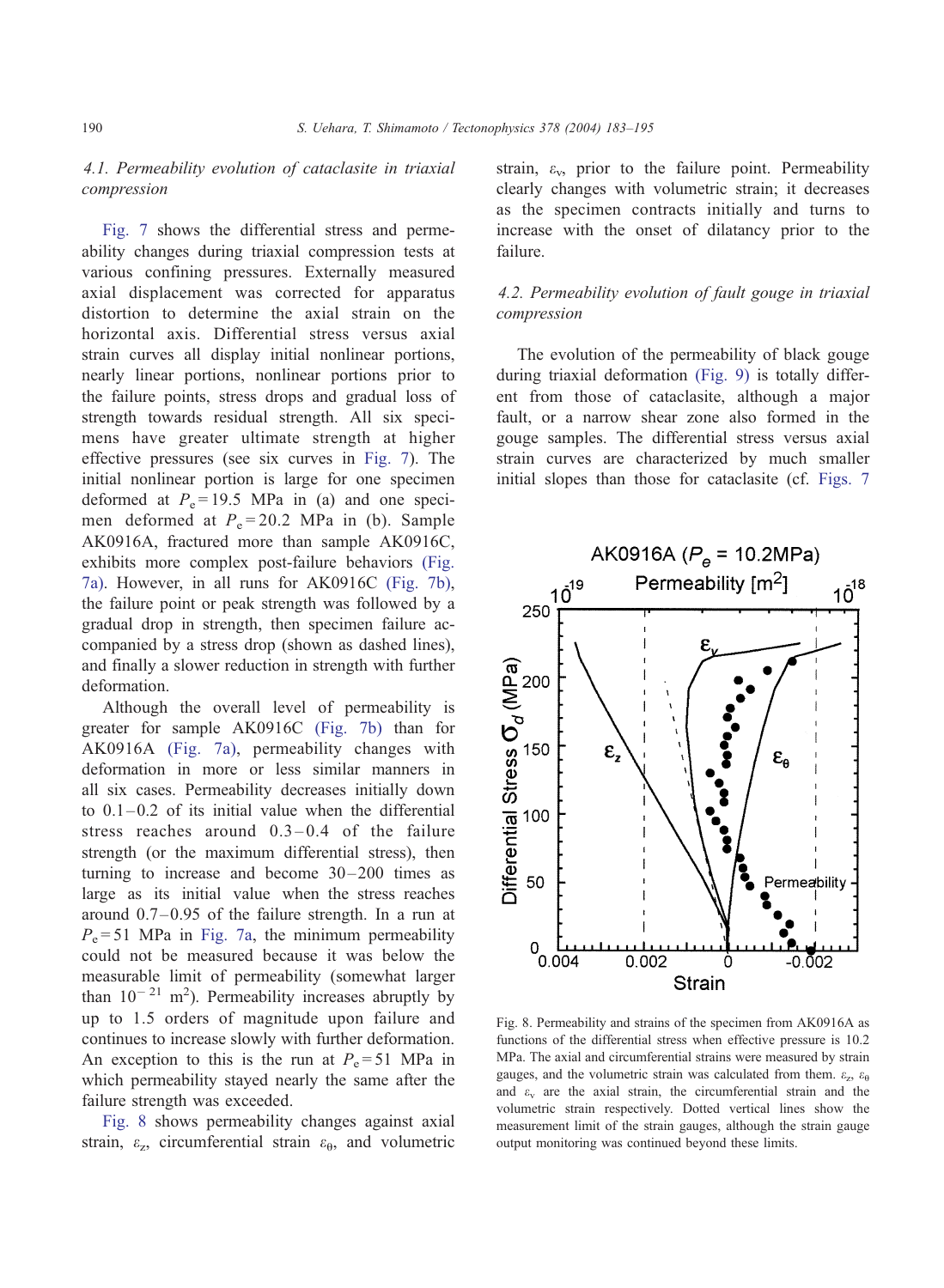<span id="page-8-0"></span>

Fig. 9. Permeability and differential stress of specimens from black sandy gouge as functions of the axial strain.  $P_e$  is effective pressure. Small steps on the differential stress versus axial strain curve at  $P_e = 49.8$  MPa are due to pauses of loading for about 1 min to read strain gauge outputs (not reported here).

and 9), the initial slope being notably greater at lower effective pressures. Permeability drops about two orders of magnitude during this initial loading. At  $P_e = 80.7$  MPa, the stress-strain curve shows a broad peak strength followed by slight drop and subsequent slow increase in the differential stress with further deformation. On the other hand, the differential stress continues to increase slowly with deformation at  $P_e = 49.8$  MPa and it stays at the same level at  $P_e = 20.3$  MPa. Permeability continues to decrease slowly with deformation during this post-yielding behaviors.

It must be noted, however, that differential stress in Fig. 9 was not corrected for the change in the cross-sectional area of the specimen because strain gauges could not be bonded on gouge specimens and the circumferential strain was not measured for the runs. This area correction is larger for Fig. 9 than for [Fig. 7](#page-6-0) since the axial strain is larger in Fig. 9. With this area correction, the stress – strain

curves, at least those at  $P_e = 80.7$  and 20.3 MPa, will exhibit broad strength peaks.

### 4.3. Strength of cataclasite and gouge

Both cataclasite samples have about the same strength [\(Fig. 7\)](#page-6-0) and their ultimate strength (a point of maximum differential stress) is plotted as Mohr circles in [Fig. 10a.](#page-9-0) A linear Mohr envelope fits the data reasonably well, giving Coulomb's failure criterion of  $\tau = 38$  MPa + 1.01 $\sigma_e$  where  $\tau$  and  $\sigma_e$  are the shear stress and the effective normal stress on the most favorable failure plane, respectively. This criterion corresponds to the internal angle of friction of 45°, as is typical of brittle rocks. The ultimate strength is not clearly recognized for gouge (Fig. 9) so that we conventionally defined ''yield point'' as the point of maximum curvature or the point where the stress-strain curve is bent most sharply to quantify the gouge strength. Morh circle presen-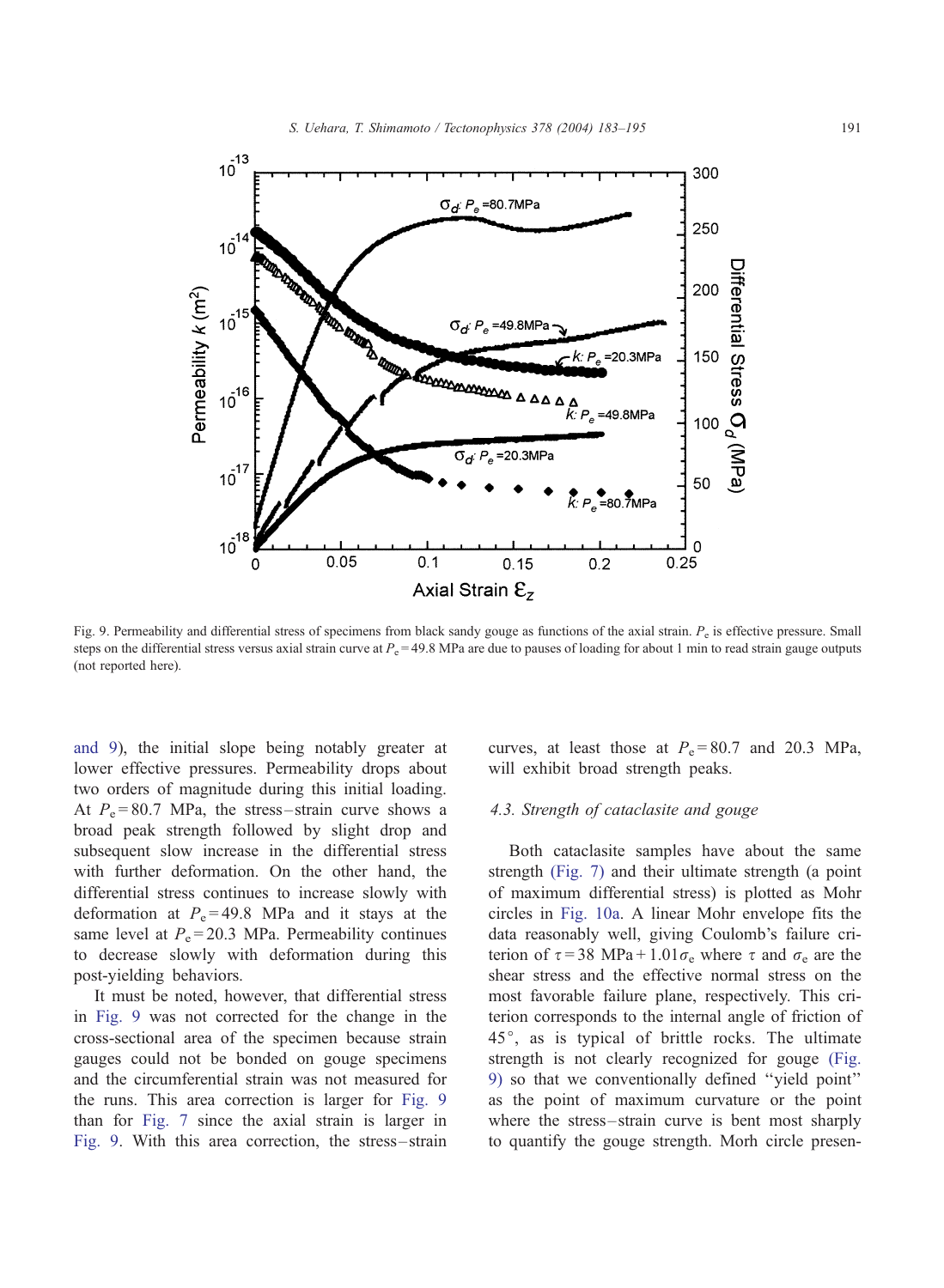<span id="page-9-0"></span>

Fig. 10. Mohr envelopes (a) for the ultimate strength or the maximum differential stress of cataclasite samples AK0916A and AK0916C and (b) for the yield strength of black sandy gouge (cf. stress – strain curves in [Figs. 7 and 9\)](#page-6-0).

tation in Fig. 10b gives Coulomb's yield criterion of  $\tau = 49$  MPa + 0.75 $\sigma_e$  with the angle of internal friction of  $37^\circ$ .

#### 5. Discussion

Permeability changes of cataclasite with deformation shown in [Figs. 7 and 8](#page-6-0) are typical of brittle rocks and are similar to those reported previously for Westerly granite by [Zoback and Byerlee \(1975\).](#page-12-0) Crack closure upon the initiation of loading (cf. [Walsh, 1965\)](#page-11-0) and volume reduction during nearly elastic deformation in triaxial compression apparently caused the initial reduction in permeability. The variation in the initial nonlinear portion of the stress – strain curve in [Fig. 7](#page-6-0) is probably due to the variation in the preexisting fractures in cataclasite samples. Good correlation between permeability and volumetric strain in [Fig. 8](#page-7-0) indicates that the increase in permeability from slightly below the midway to the failure point is caused by the dilatancy of the specimen owing to the creation of new microcracks and to the growth of existing microcracks (cf. [Brace et al., 1966\)](#page-11-0). Formation of macroscopic fractures in the specimen is no doubt responsible for the sudden and large increase in permeability upon specimen failure [\(Fig. 7\).](#page-6-0)

The permeability of cataclasite sample AK0916C is greater than that of sample AK0916A by nearly three orders of magnitude (cf. [Fig. 7a and b\)](#page-6-0) despite the fact that the latter is fractured into finer fragments than the former [\(Fig. 3\).](#page-2-0) This suggests that fluid flow along thorough-going fractures is more effective than through fragmented portions.

Deformation behavior and permeability change of black sandy gouge during initial loading are totally different from that of cataclasite [\(Fig. 9\).](#page-8-0) The slopes of the nearly linear portions of the differential stress versus axial strain curves for cataclasites are about the same for results at different effective pressures [\(Fig. 7\).](#page-6-0) For the gouge, however, the initial slope notably increases with increasing effective pressure [\(Fig. 9\),](#page-8-0) suggesting that larger compaction under higher effective pressure suppresses further compaction during the loading in triaxial compression. Unlike the complex change in permeability for cataclasite, the black sandy gouge exhibits continued reduction in permeability with deformation, indicating that compaction occurs throughout the deformation. Compaction is reduced, but must be still taking place even after the yielding of gouge because permeability continues to decrease slowly. Similar change in permeability with deformation has been recognized for fault gouge [\(Morrow et al., 1984; Lockner et al.,](#page-11-0) 2000; Zhang and Cox, 2000) and for sandstones [\(Zhu and Wong, 1997\).](#page-12-0)

The results in Figs.  $7-9$  suggest that the permeability structure of a fault zone may change with time during an earthquake cycle as shown in [Fig. 11.](#page-10-0) Initially, the cohesive cataclasite zone comprises an impermeable zone and the incohesive fault zone constitutes a conduit for fluid flow (left portion of [Fig. 11\)](#page-10-0). With stress building up, the permeability of the fault gouge will decrease slowing as shown by the thick-upper line, whereas the permeability of the cataclasites may decrease initially during elastic loading compaction (thick line starting from ''cemented cataclasite'' in [Fig. 11\)](#page-10-0). Since fault gouge is much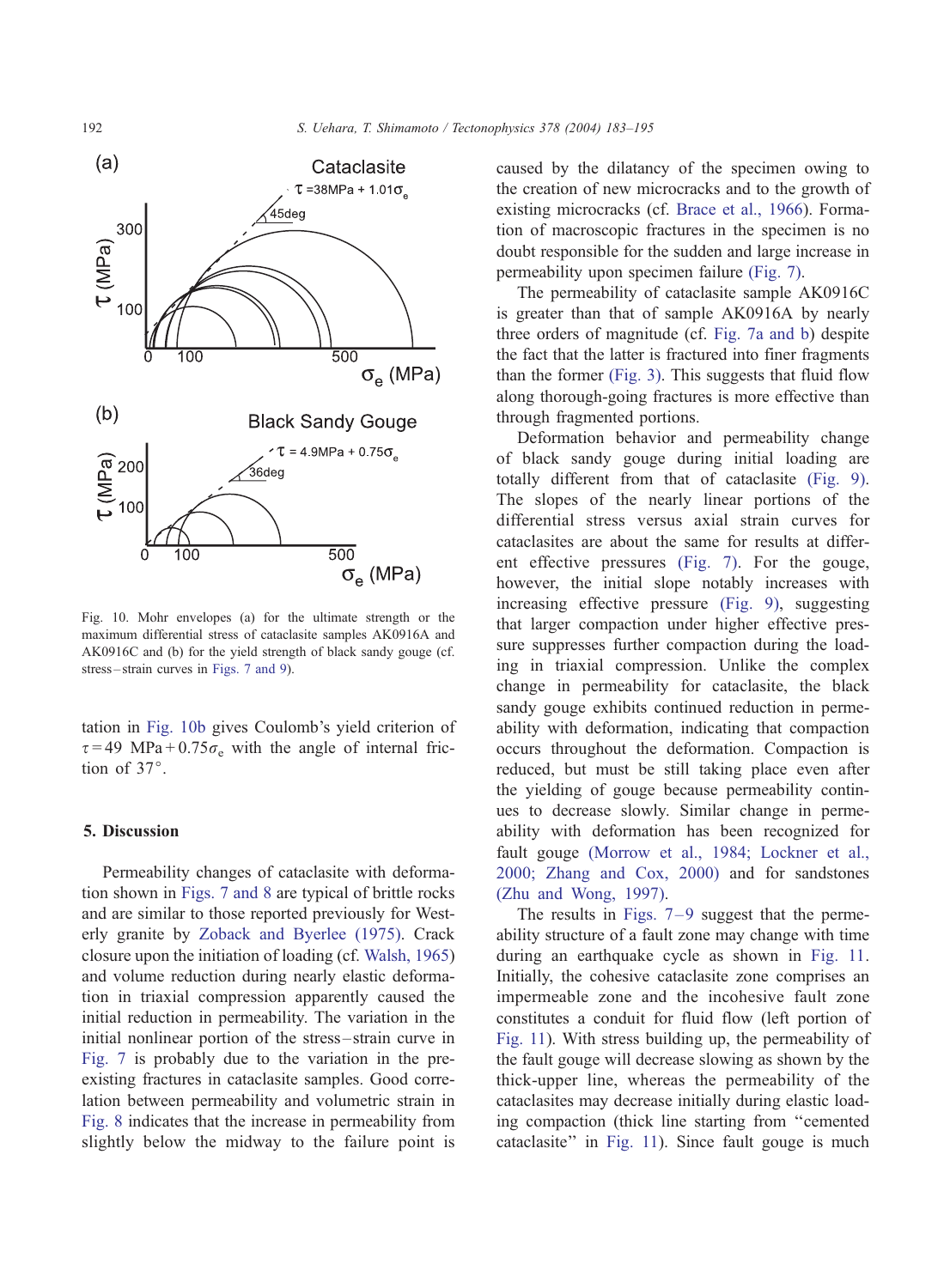<span id="page-10-0"></span>

Fig. 11. A schematic diagram showing a possible model for the permeability evolution of fault gouge and cemented cataclasite during an earthquake cycle.

weaker than cataclasite (cf. [Figs. 7 and 9;](#page-6-0) see also [Fig.](#page-9-0) 10), it is unlikely that the cataclasite zone will suffer dilatancy prior to the earthquake although the cataclasite zone may fail very locally due to precursory slip. However, if the cataclasite zone fractures during and after a large earthquake, it may change into an even more permeable zone than the fault gouge zone (central part of Fig. 11). The permeability of fault gouge may increase somewhat owing to the release of stress (or reduction in the mean pressure), but a fractured cataclasite zone may become the most permeable portion in a fault zone during and after an earthquake. If fluid infiltration into the fractured cataclasite results in cementation, its permeability may decline slowing towards the next earthquake.

It must be kept in mind that stress changes during earthquakes are different from those in triaxial compression tests, so that our results can at best provide an insight into possible permeability evolution associated with a large earthquake. Full poroelastic and poroplastic parameters (e.g., [Wang, 2000\)](#page-11-0) need to be measured to address the permeability changes quantitatively due to general changes in stresses. Future studies must address the effects of large shearing deformation within fault zones, temperature and chemical cementation on the permeability using more examples of natural fault zones with variable lithology.

#### 6. Conclusions

The Median Tectonic Line (MTL) at Ohshika, Central Japan, has a wide fault zone consisting of impermeable mylonite and cataclasite and fairly permeable incohesive fault rocks such as fault breccia and gouge. Cataclasite and fault gouge exhibit contrasting permeability changes with deformation. Permeability changes of cataclasite are similar to those for typical brittle rocks; the permeability reduces initially with nearly elastic compaction, turns to in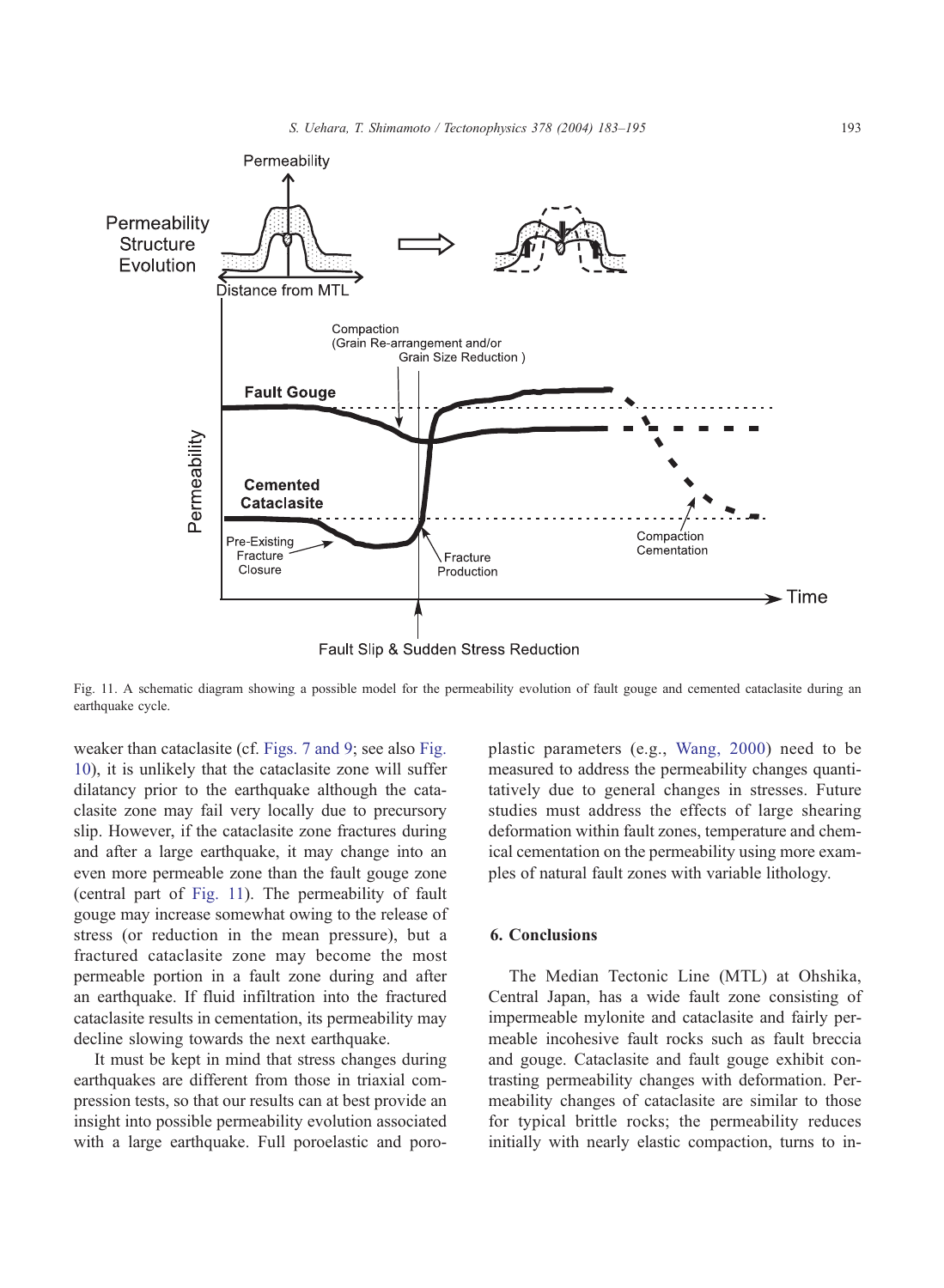<span id="page-11-0"></span>crease with dilatant deformation prior to failure and shows abrupt increase upon cataclastic failure. On the other hand, permeability of fault gouge continues to decrease with deformation owing to continued compaction in triaxial compression. The permeability structure of a large-scale fault zone may change with time and the cataclasite zone may become a fluid conduit during and after a large earthquake. Full poroplastic parameters need to be measured for quantitative assessment of the changes in the permeability structure during earthquake cycles, including the effects of large inelastic deformation during an earthquake, temperature and long-term cementation.

#### Acknowledgements

We express our sincere thanks to C.A.J. Wibberley, T.-F. Wong and K. Masuda for their careful reviews of the manuscript. We are also thankful for many fruitful discussions with A. Tsutsumi, G. Couples, T. Hirose, K. Mizoguchi, W. Tanikawa and S. Nishino throughout the course of this study.

## References

- Brace, W.F., Paulding Jr., B.W., Scholz, C., 1966. Dilatancy in the fracture of crystalline rocks. Journal of Geophysical Research 71, 3939 – 3953.
- Caine, J.S., Evans, J.P., Forster, C.B., 1996. Fault zone architecture and permeability structure. Geology 24, 1025 – 1028.
- Evans, J.P., Forster, C.B., Goddard, J.V., 1997. Permeability of fault-related rocks, and implications for hydraulic structure of fault zones. Journal of Structural Geology 19, 1393 – 1404.
- Fischer, G.J., Paterson, M.S., 1992. Measurement of permeability and storage capacity in rocks during deformation at high temperature and pressure. In: Fault Mechanics and Transport Properties of Rocks. Academic Press, San Diego, CA, pp. 213 – 252.
- Hara, I., Shyoji, K., Yokoyama, S., Arita, M., Hiraga, Y., 1977. Study on the southern marginal shear belt of the Ryoke metamorphic terrain—Initial movement picture of the Median Tectonic Line. Earth Science 31, 204-217 (in Japanese).
- Hara, I., Shyoji, K., Sakurai, Y., Yokoyama, S., Hide, K., 1980. Origin of the Median Tectonic Line and its initial shape. Memoirs of the Geological Society 18, 27 – 49.
- Kranz, R.L., Saltzman, J.S., Blacic, J.D., 1990. Hydraulic diffusivity measurements on laboratory rock samples using an oscillating pore pressure method. International Journal of Rock Mechanics and Mining Sciences & Geomechanics Abstracts 27, 345 – 352.
- Lockner, D., Naka, H., Tanaka, H., Ikeda, R., 2000. Permeability

and strength of core samples from the Nojima fault of the 1995 Kobe earthquake. Proceedings of the International Workshop on the Nojima Fault Core and Porehoke Data Analysis, pp. 147 – 152. US Geological Survey open-file report 00-129, GSJ interim report no. EQ/00/1.

- Matsushima, N., 1994. A new interpretation of Median Tectonic Line of the Akaishi Mountain Lands, Japan. Bulletin of Iida city museum 4, 113 – 124 (in Japanese).
- Michibayashi, K., 1993. Syntectonic development of a strain-independent steady state grain size during mylonitization. Tectonophysics 222, 151 – 164.
- Michibayashi, K., Masuda, T., 1993. Shearing during progressive retrogression in granitoids: abrupt grain size reduction of quartz at the plastic-brittle transition for feldspar. Journal of Structural Geology 15, 1427–1432.
- Mogi, K., 1967. Effect of the intermediate principal stress on rock failure. Journal of Geophysical Research 72, 5117-5131.
- Morrow, C.A., Shi, L.Q., Byerlee, J.D., 1984. Permeability of fault gouge under confining pressure and shear stress. Journal of Geophysical Research 89, 3193 – 3200.
- Paterson, M.S., 1978. Experimental Rock Deformation—The Brittle Field. Springer-Verlag, Berlin. 254 pp.
- Seront, B., Wong, T.-F., Caine, J.S., Forster, G.B., Bruhn, R.L., 1998. Laboratory characterization of hydromechanical properties of a seismogenic normal fault system. Journal of Structural Geology 20, 865 – 881.
- Takagi, H., 1983. Cataclastic deformation on mylonitic rocks along the Median Tectonic Line – Example in Kami-Ina district, Nagano Prefecture. Academic Studies (Biology, Geology) Issued Annually by the School of Education, Waseda University, 32,  $47 - 60$  (in Japanese).
- Takagi, H., 1984. Mylonitic rocks along the Median Tectonic Line in Takato-Ichinose area, Nagano Prefecture. Journal of the Geological Society of Japan 90, 81 – 100 (in Japanese).
- Takagi, H., 1986. Implications of mylonitic microstructures for the geotectonic evolution of the Median Tectonic Line, central Japan. Journal of Structural Geology 8, 3 – 14.
- Tanaka, H., Takagi, H., Inoue, M., 1996. Mode of cataclastic deformation and hydrothermal alteration of the fault rocks and history of fault activity along the Median Tectonic Line, central Japan. The Journal of the Tectonic Research Group of Japan 41,  $31 - 44$  (in Japanese).
- Uehara, S., 2002. Permeability structure of the Median Tectonic Line in Oshika-mura, Nagano Prefecture, central Japan, PhD Thesis, Kyoto University. 99 pp.
- Walsh, J.B., 1965. The effect of cracks on the compressibility of rock. Journal of Geophysical Research 70, 381 – 389.
- Wang, H.F., 2000. Theory of Linear Poroelasticity with Applications to Geomechanics and Hydrogeology. Princeton University Press, Oxford. 287 pp.
- Wibberley, C.A.J., Shimamoto, T., 2003. Internal structure and permeability of major strike-slip fault zones: the Median Tectonic Line in Mie Prefecture, Southwest Japan. Journal of Structural Geology 25, 59 – 78.
- Zhang, S., Cox, S.F., 2000. Enhancement of fluid permeability during shear deformation of a synthetic mud. Journal of Structural Geology 22, 1385-1393.